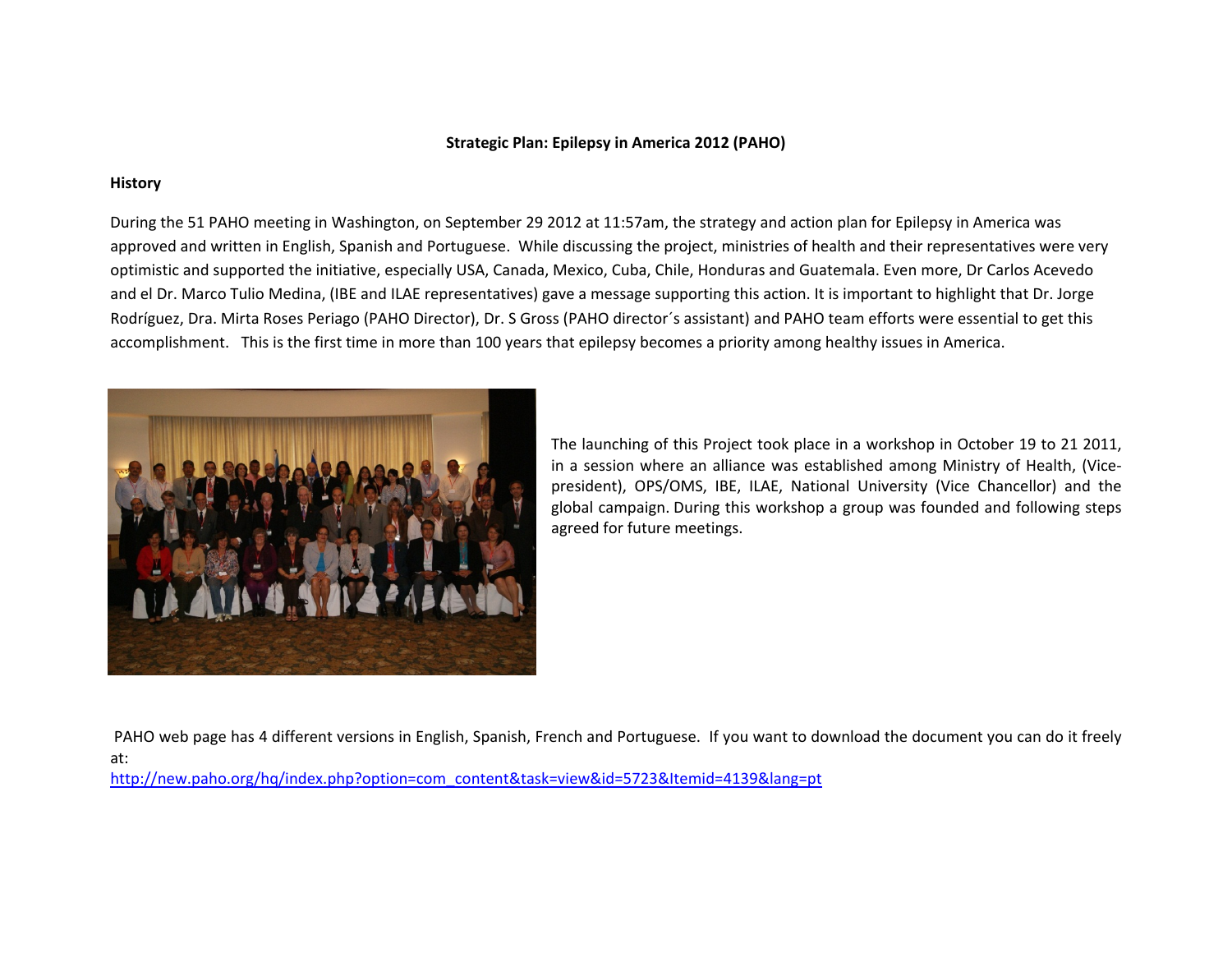

At the 7th Epilepsy Congress in Quito, another meeting took place with an active participation of important authorities from PAHO, ILAE, IBE, latinamerican Comision and Chapter presidents from latin american countries.

Information and new strategies were updated and <sup>a</sup> document was signed by dr. Jorge Rodríguez, Myke Glynn and Nico Moshé and handed over on november 14<sup>th</sup>, 2012 at 7:15 pm.

On november 16<sup>th</sup> a taskforce meeting was held to establish a specific date in august 2013 in Chile to track these actions and follow up plans from all countries involved.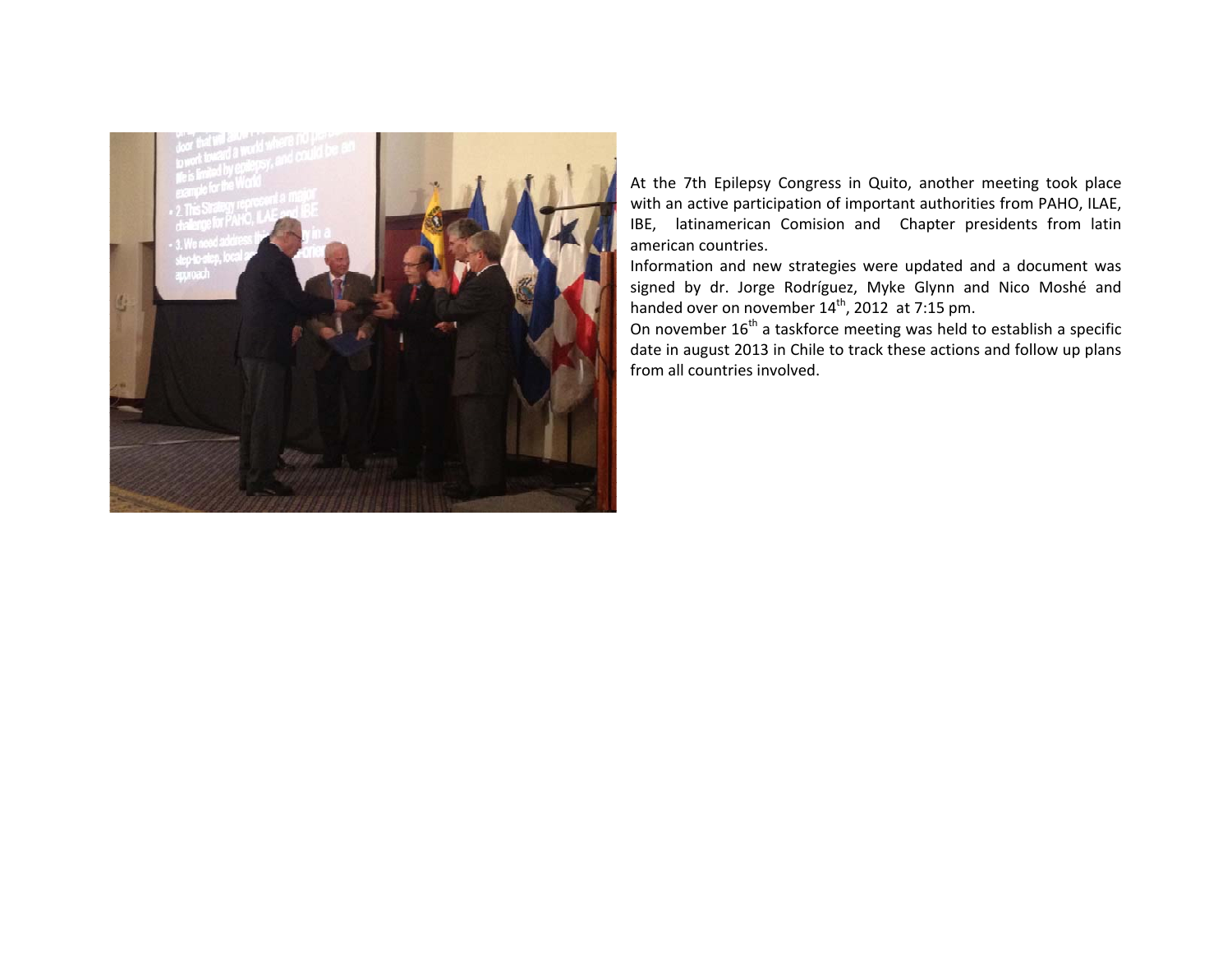**Actions and follow up plans from countries involved:**

#### **Last update November 2012**

| Country        | <b>ILAE</b>               | <b>IBE</b>               | <b>ACTIONS AND PROGRESS</b>                                                              |
|----------------|---------------------------|--------------------------|------------------------------------------------------------------------------------------|
| Argentina      | Dr. Roberto Caraballo     |                          | Ministry of Health already contacted in August 2012.                                     |
|                | rhcaraballo@arnet.com.ar  |                          | Sebastián Laspuir, held a meeting with local OPS and Dr.                                 |
|                |                           |                          | Hugo Cohen.                                                                              |
|                |                           |                          | September 2012 the tool for epilepsy resources evaluation                                |
|                |                           |                          | was completed.                                                                           |
|                |                           |                          | October 2012 Ministry of Health designates Dra. Analia                                   |
|                |                           |                          | Peña and Olga Charreau, responsible for the development                                  |
|                |                           |                          | of the program.                                                                          |
|                |                           |                          | November 2012 ALAE, a group from the bureau, is                                          |
|                |                           |                          | incorporated to the program. They will have a meeting at                                 |
|                |                           |                          | the end of the month with local OPS and ministry of health.                              |
|                |                           |                          |                                                                                          |
|                |                           |                          | Ministry has actively participated; actually they are trying                             |
|                |                           |                          | to include the Project within others about chronic diseases,                             |
|                |                           |                          | with some difficulties to get it done.                                                   |
|                |                           |                          |                                                                                          |
|                |                           |                          | They have a specific law for this program; the idea is to                                |
|                |                           |                          | develop a national plan with a responsible for each                                      |
|                |                           |                          | province to provide primary care physicians with<br>appropriate training on the disease. |
| <b>Bolivia</b> | Dr. Mario Camargo         | Dr. Federico Fortun      | IBE is now official and ILAE/IBE meeting already took place.<br>$\bullet$                |
|                | drmariocamargo@hotmail.co | federicofortun@gmail.com | Ministry of health reunion is expected but still not                                     |
|                | m                         |                          | scheduled.                                                                               |
| <b>Brazil</b>  | Dr. Luciano de Paola      | Brasil: Dr. Luis Octavio | They have had meetings between ILAE/IBE and the ministry<br>$\bullet$                    |
|                | luciano.depaola@gmail.com | Caboclo.                 | since june 2012, have already started<br>material                                        |
|                |                           | locaboclo@ig.com.br      | development and some actions.                                                            |
|                |                           |                          |                                                                                          |
|                |                           |                          | An allianze has been created between the Academy of                                      |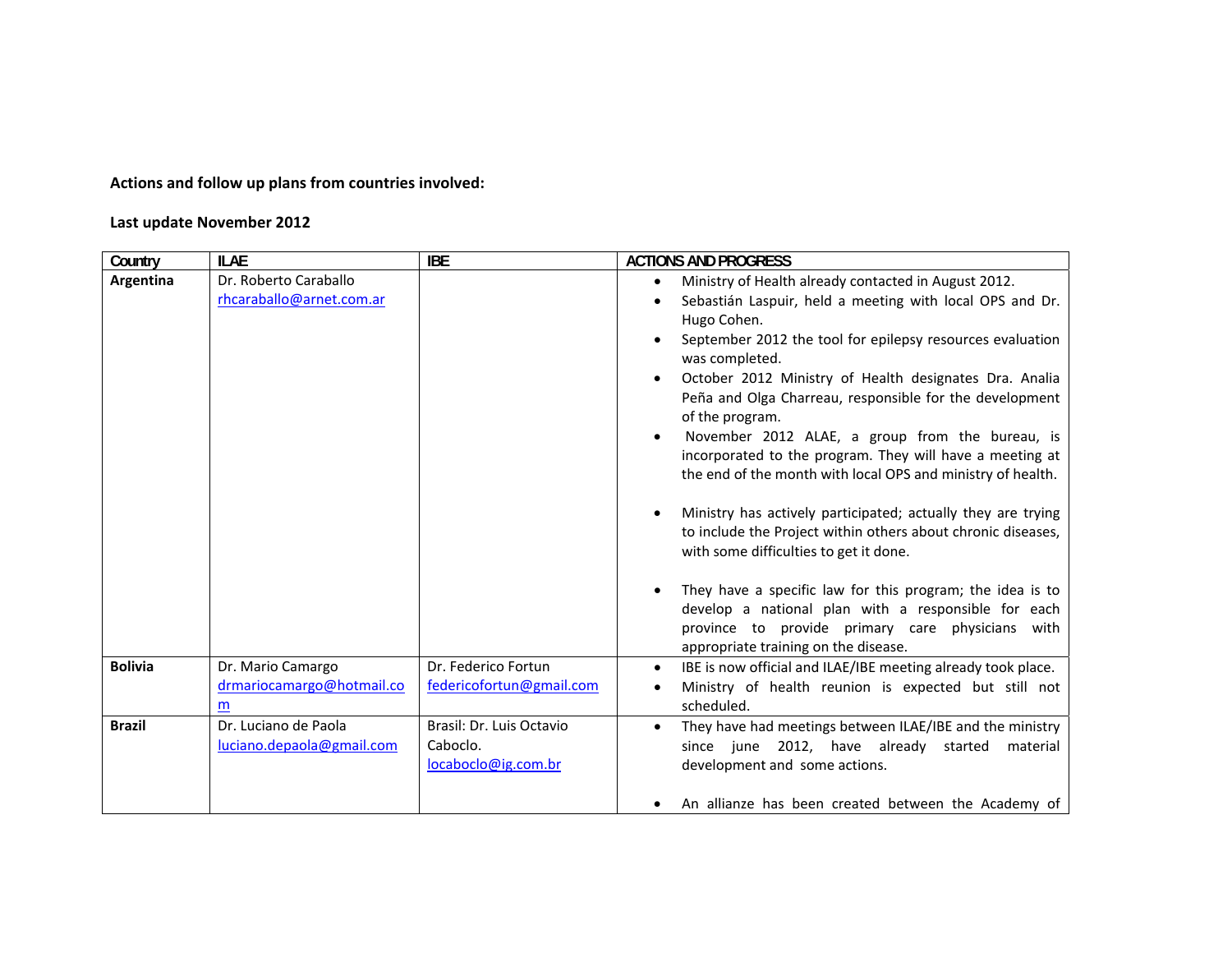|                   |                                                                                |                                                      | Neurology and the Brazilian Society of Pediatric<br>Neurologists to get more impact, still with some difficulties<br>to contact the ministry.                                                                                                                                                                                                                                                                                                                                                                                                                                                                                                                                                                                                                                                          |
|-------------------|--------------------------------------------------------------------------------|------------------------------------------------------|--------------------------------------------------------------------------------------------------------------------------------------------------------------------------------------------------------------------------------------------------------------------------------------------------------------------------------------------------------------------------------------------------------------------------------------------------------------------------------------------------------------------------------------------------------------------------------------------------------------------------------------------------------------------------------------------------------------------------------------------------------------------------------------------------------|
| Chile             | Dra. Perla David<br>socepchi@tie.cl                                            | Dr. Carlos Acevedo<br>carlosedoacevedo@yahoo.c<br>om | proposed working<br>Chilean Society has<br>to<br>favor<br>pharmacologic treatment and the implementation of the<br>national program non-refractory epilepsy<br>2011 OPS: Strategic plan for epilepsy<br>"Diagnosis can be done in unskilled contexts"<br>2000 Chile: Epileptology Society of Chile and Ministry of<br>health: policy and plan for epilepsy.<br>2008 Chile: Clinic Guide for epilepsy in children: GES plan <<br>15 years old.<br>2009 Chile: Clinic Guide for epilepsy in Adults: GES plan<br>"diagnosis and treatment most be decided by a neurologist<br>and follow up can be mixed primary and secondary care.<br>The purpose of treatment in secondary level.<br>Information and education in Chile:<br>www.ligaepilepsia.cl (Bureau)<br>www.minsal.cl (Ministry of health Chile). |
| Colombia          | Dr. Orlando Carreño<br>carrenoepilepsia@hotmail.co<br>$\underline{\mathsf{m}}$ | Dr. Jaime Fandiño<br>fandinojaime@gmail.com          | Frequent meetings have been held with Ministry of health<br>$\bullet$<br>and OMS/OPS representatives.<br>OPS will sponsor the epilepsy guides that the league is<br>developing as a first step to implementing the 1414<br>epilepsy law.<br>After this, an agenda will be elaborated in conjunction with<br>other themes that belong to the plan, such as information<br>campaigns, etc.<br>We expect these guides for next year and also, the first<br>national congress to diffuse epilepsy with 250 participants.                                                                                                                                                                                                                                                                                   |
| <b>Costa Rica</b> | Dr.Franz Chaves<br>casa.aguamiel@gmail.com                                     | Dra. Rocio Quesada<br>roques@racsa.co.cr             | In Costa Rica social security covers the 100% of population,<br>so medication is available for all.                                                                                                                                                                                                                                                                                                                                                                                                                                                                                                                                                                                                                                                                                                    |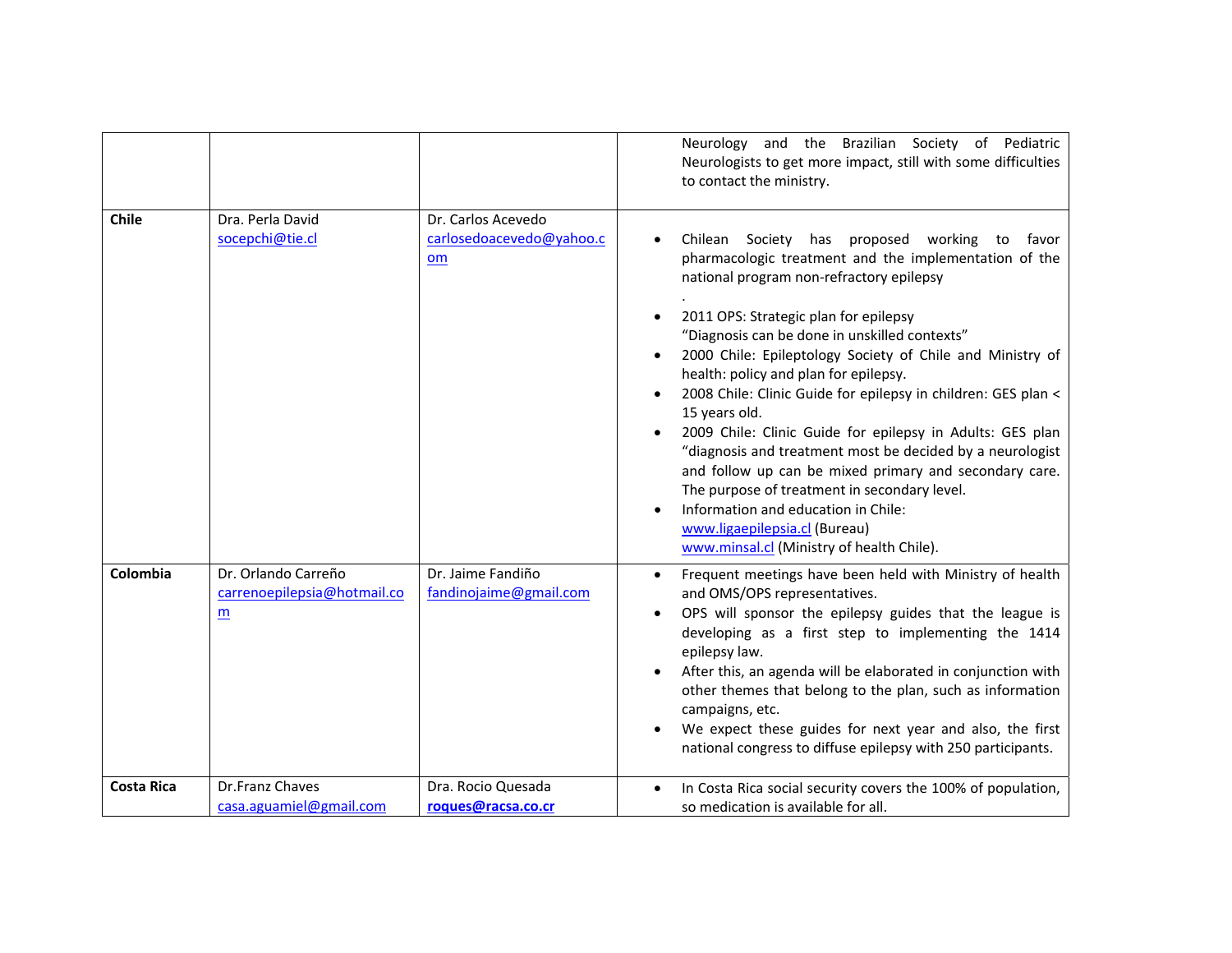|              |                                                                      |                                                               | No communication has been established with the ministry<br>$\bullet$<br>of health yet.                                                                                                                                                                                                                                                                                                                                                                                                                                                                                                                                                                                                                                                                                                                                                            |
|--------------|----------------------------------------------------------------------|---------------------------------------------------------------|---------------------------------------------------------------------------------------------------------------------------------------------------------------------------------------------------------------------------------------------------------------------------------------------------------------------------------------------------------------------------------------------------------------------------------------------------------------------------------------------------------------------------------------------------------------------------------------------------------------------------------------------------------------------------------------------------------------------------------------------------------------------------------------------------------------------------------------------------|
| Cuba         | Dra. Lilia Chacon Morales<br>lilia.morales@infomed.sld.cu            | Dr. Fabelo<br>fabelo@infomed.sld.cu                           | A meeting with ILAE/IBE already took place, generating a<br>formal proposal with a strategic plan that is still waiting for<br>approval from OPS y MINSAP.                                                                                                                                                                                                                                                                                                                                                                                                                                                                                                                                                                                                                                                                                        |
| R.Dominicana | Dr. Diogenes Santosviloria<br>Diogenes santosviloria@hot<br>mail.com | Dr. Franklin Montero<br>frmontero@yahoo.com                   | No communication has been established neither with the<br>$\bullet$<br>ministry of health nor OPS representatives.                                                                                                                                                                                                                                                                                                                                                                                                                                                                                                                                                                                                                                                                                                                                |
| Ecuador      | Dr. Patricio Abad<br>pabad@hmetro.med.ec                             | Dr. Galo Pesantez<br>gpesantez@vio.telconet.net               | LECE presented to the MSP the National plan for Epilepsy<br>and the IBE with Dr. Galo Pesantez presented the law<br>project to protect epileptic patient in the National<br>Assembly.<br>We hope to get favorable results in these two themes for<br>the OPS/OMS meeting in November 2012.<br>Lectures for physicians at schools have been implemented<br>due to the diffusion of epilepsy education.<br>Web page in process with quality information for patients.                                                                                                                                                                                                                                                                                                                                                                               |
| Guatemala    | Dr. Henry B. Stokes<br>henrystokes@neurologiaparat<br>odos.com       | Dr. Henry B Stokes<br>henrystokes@neurologiapar<br>atodos.com | The first ALADE course was executed in Guatemala with the<br>$\bullet$<br>Support physicians Guilca Contreras and Loreto Ríos and<br>around 100 participants from all over the country.<br>On March 23rd, the law initiative "integral law for epilepsy" was<br>presented, with the invaluable help from deputy Luis Fernando<br>Pérez, Now President of the human Rights commission, and Deputy<br>Roberto Kestler, President of health commission and his team.<br>Their advice included technical, legal and political aspects to create<br>a legal framework that will impact our patients and families by:<br>1- Guarantee full Human rights, complying with the established<br>in the Carta Magna, encouraging tolerance and cutting off<br>discrimination. Which sometimes impacts negatively in<br>patients more than the disease itself. |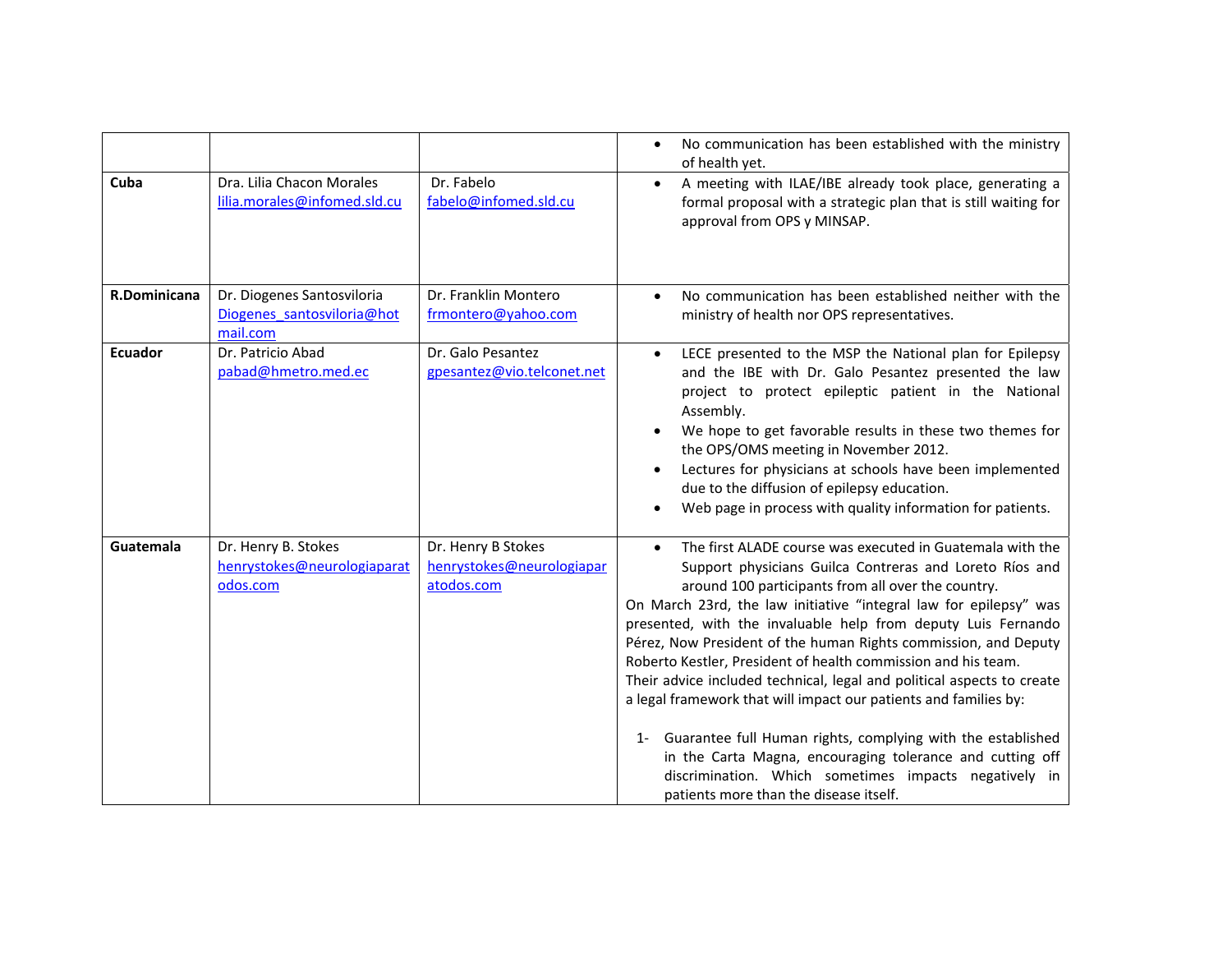|                 |                                           |                                                       | Promote an awareness campaign for general population to<br>$2 -$<br>increase knowledge and comprehension towards our patients<br>"let epilepsy out of the shadows". Based on the worldwide<br>campaign from ILAE, INTERNATIONAL BUREAU FOR EPILEPSY<br>(IBE) and OMS. Transform our patients from ghosts to heroes.<br>3- Promote free access to new medication in the national<br>health formulary. So far they have been denied to low<br>income population increasing death risk among epileptic<br>patients.<br>4- Create a specific budget for the development of the<br>UNIDAD NACIONAL DE EPILEPSIA Y NEUROCIRUGIA<br>FUNCIONAL that will provide multidisciplinary attention<br>with high quality modern technology in Neurology and will<br>be the national reference of epilepsy and neurologic<br>diseases. One of the main functions of the center will be<br>the realization of clinical population studies for statistic<br>registration. In order to support public laws to more<br>effectively control this illness. |
|-----------------|-------------------------------------------|-------------------------------------------------------|--------------------------------------------------------------------------------------------------------------------------------------------------------------------------------------------------------------------------------------------------------------------------------------------------------------------------------------------------------------------------------------------------------------------------------------------------------------------------------------------------------------------------------------------------------------------------------------------------------------------------------------------------------------------------------------------------------------------------------------------------------------------------------------------------------------------------------------------------------------------------------------------------------------------------------------------------------------------------------------------------------------------------------------|
| <b>Honduras</b> | Dr. Lázaro Molina<br>jlazarohn@yahoo.com  | Dr. Eduardo<br>fundehep@yahoo.c<br>Rodas<br><b>om</b> | IBE Chapter was founded (by President Eduardo Rodas), it<br>has legal recognition.<br>Since October 2011, an alliance was established with<br>Secretary of Health OPS/OMS, IBE, ILAE, National University<br>(Vice chancellor) and global campaign.<br>Also a project started to demonstrate global campaign in<br>Juticalpa (Treatment gap) and finally the local strategic plan<br>was defined.<br>Neurologists' training has gone forward to reduce<br>treatment gap, working hard in the program for the<br>prevention of neurocysticercosis                                                                                                                                                                                                                                                                                                                                                                                                                                                                                     |
| México          | Dr. Horacio Senties<br>sentiesh@yahoo.com | Dra. Lilia Nuñez Orozco<br>lilianuor@yahoo.com        | A meeting with Ministry of Health is on hold.                                                                                                                                                                                                                                                                                                                                                                                                                                                                                                                                                                                                                                                                                                                                                                                                                                                                                                                                                                                        |
|                 |                                           |                                                       | A reunion took place in June 2012 with Dr. Horacio Senties                                                                                                                                                                                                                                                                                                                                                                                                                                                                                                                                                                                                                                                                                                                                                                                                                                                                                                                                                                           |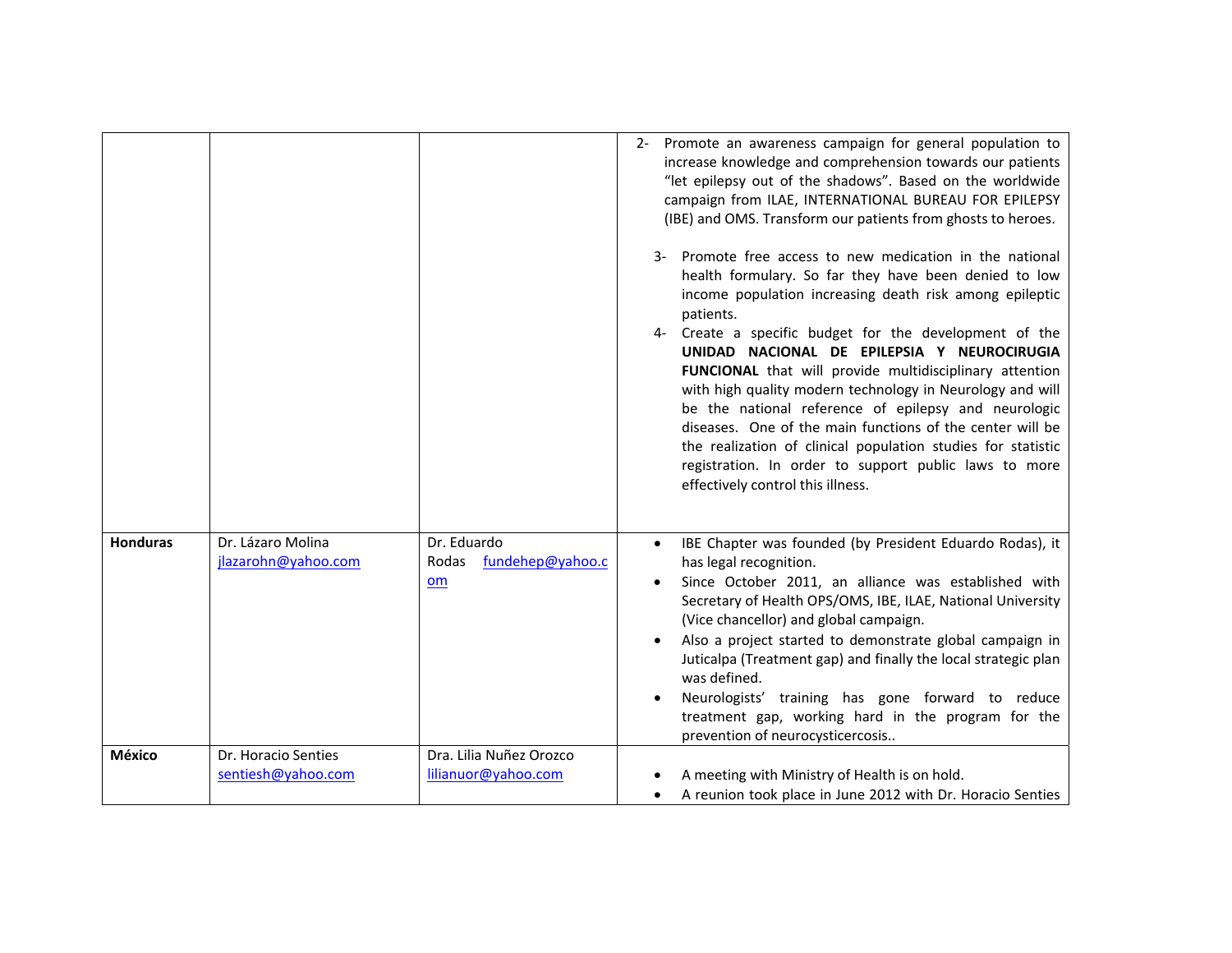|           |                                                  |                                             | (CAMELICE), Dr. Rubio Donnadiue (Epilepsy Priority<br>Program), Dra. Lilia Nuñez (IBE), Dr. Juan Carlos Resendiz,<br>Dr. Eduardo Barragán and Dr. Mario Alonso Venegas, to<br>establish a situational diagnosis of epilepsy in Mexico and<br>to develop a follow up plan for SSA and PAHO.<br>In Mexico there is a national priority program that has 63<br>centers focused on primary care education.<br>Printed material is available for PCPs such as clinical guides,<br>and brochures. Lectures for family members are also<br>available and an annual congress is organized for<br>Specialists, PCPs and patients.                                                                                                                                                                                                                                                                                                    |
|-----------|--------------------------------------------------|---------------------------------------------|-----------------------------------------------------------------------------------------------------------------------------------------------------------------------------------------------------------------------------------------------------------------------------------------------------------------------------------------------------------------------------------------------------------------------------------------------------------------------------------------------------------------------------------------------------------------------------------------------------------------------------------------------------------------------------------------------------------------------------------------------------------------------------------------------------------------------------------------------------------------------------------------------------------------------------|
| Nicaragua | Dr. Foad Hassan<br>fhassan@cablenet.com.ni       | Dr. Foad Fassan:<br>fhassan@cablenet.com.ni | Contact with OPS and Dr. José Gómez Started. No contact<br>$\bullet$<br>with Ministry of health so far.                                                                                                                                                                                                                                                                                                                                                                                                                                                                                                                                                                                                                                                                                                                                                                                                                     |
| Panama    | Dr. Fernando Gracia<br>fegra@medicospaitilla.com | Dr. Ernesto Triana<br>erentri15@hotmail.com | Lectures have already started.<br>$\bullet$<br>A meeting with the Ministry of Health is planned.                                                                                                                                                                                                                                                                                                                                                                                                                                                                                                                                                                                                                                                                                                                                                                                                                            |
| Paraguay  | Dra. Marta Cabrera<br>mafreca@yahoo.com.ar       | Dr. Oliveira                                | First two meetings with ministry of health to discuss the<br>$\bullet$<br>strategic plan and the work planed for primary care and<br>general practitioners.<br>In the 3rd meeting with minister of health Dra Esperanza<br>Martinez, the team was conformed and in the next month<br>the first five hospitals will be chosen along with the<br>physicians that will be trained.<br>These hospitals will be the first reference for primary care<br>physicians. 5 more EEGs were solicited with internet<br>connection to Cenadine, the idea is that all of this is<br>coordinated by them in agreement with the Medical<br>Science Faculty of the National University of Asuncion, the<br>ministry of Health and Lipalep (Paraguayan league against<br>Epilepsy) and Paraguayan Chapter ILAE).<br>We have had reunions with some members of the Health<br>commission of the chamber of deputies with very good<br>outcomes. |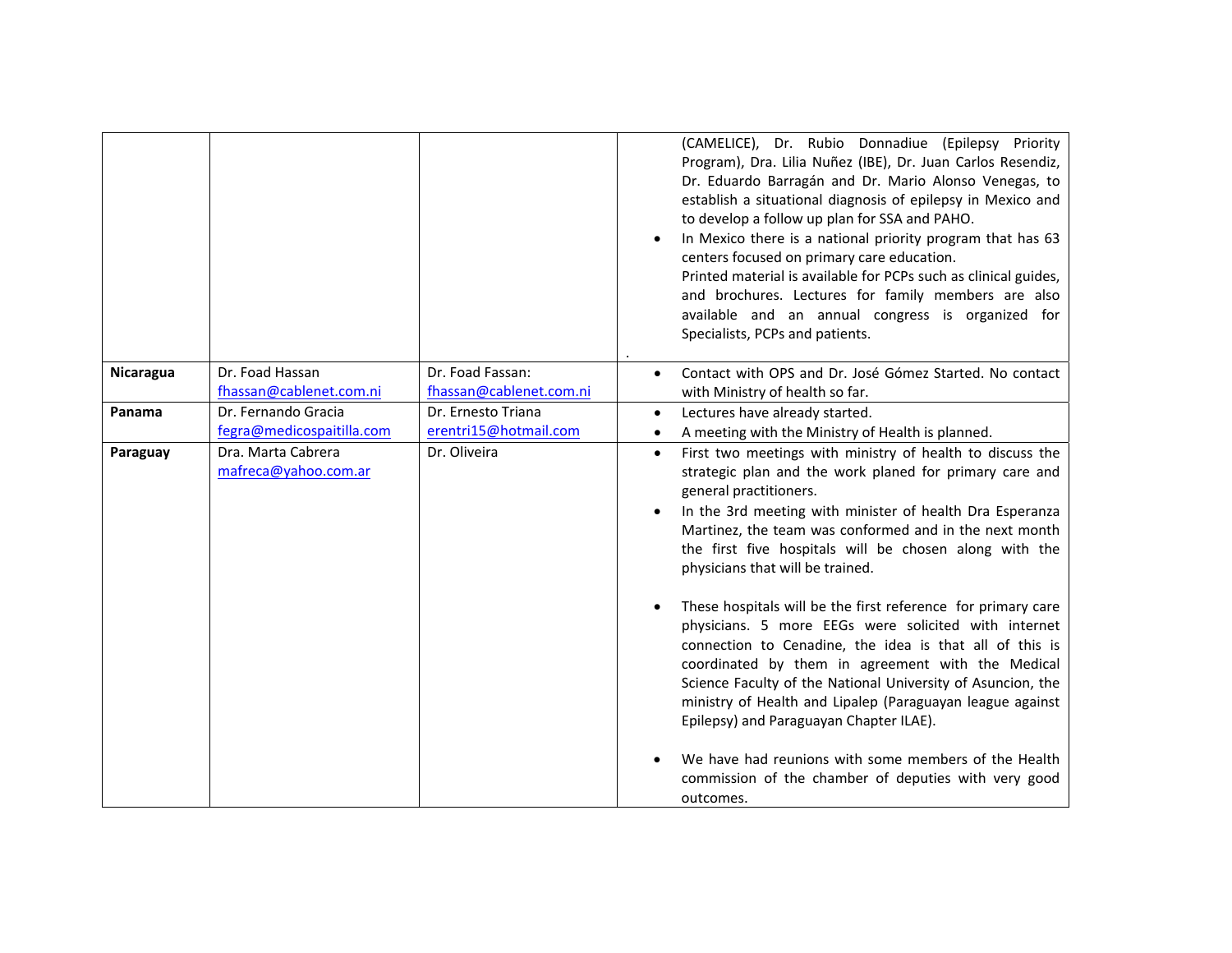|                    |                                                       |                                                                               | Legal advice has been offered to work on the subject and<br>$\bullet$<br>fight for the cause.                                                                                                                                                                                                                                                                                                                                                                                                                                                                       |
|--------------------|-------------------------------------------------------|-------------------------------------------------------------------------------|---------------------------------------------------------------------------------------------------------------------------------------------------------------------------------------------------------------------------------------------------------------------------------------------------------------------------------------------------------------------------------------------------------------------------------------------------------------------------------------------------------------------------------------------------------------------|
| Perú               | Dr. Alberto Díaz Vazquéz<br>a.diazvasquez@hotmail.com | Dr. Julio Espinoza<br>jjjperu@hotmail.com                                     | No meeting has been held neither with the ministry of<br>health nor with PAHO representative.<br>Have already established medical education for PCPs but<br>not for Neurologists.                                                                                                                                                                                                                                                                                                                                                                                   |
| <b>Uruguay</b>     | Dra. Patricia Braga<br>patbraga@adinet.com.uy         | Dra. Alicia Bogacz<br>alicia.bogacz@gmail.com                                 | A National Program for Epilepsy treatment is in process:<br>Including different levels of attention and correlation<br>ensuring the access for free chronic medication (actually it<br>only excludes levetiracetam, from the existing DAE in the<br>market) to more users.<br>Enable the access for the epilepsy surgery program to<br>public users that requires it.<br>Conversations with M.S.P., Sub secretary, Dr. Leonel<br>Briozzo and Director of Chronic prevalent diseases program<br>Dra. Clara Niz.                                                      |
| Venezuela          | Dr. Luis Linares<br>luis.e.linares@hotmail.com        | Lic. René<br>rscull@yahoo.co<br>Scull.<br>$\underline{\mathsf{m}}$            | We have prepared information about the scholarships for<br>the Venezuelan society of Neurology with the authorities.<br>Delivery of the congress material held in Ecuador was<br>approved to each SVN member.<br>We are waiting for the audience with the national assembly<br>to get the approval of the protection for the epileptic law.<br>We will have a symposium about quality of life in May $26th$<br>in UCV auditorium, where OPS/OMS representatives will be<br>incorporated to encourage participation in favor of<br>epileptic people in this country. |
| <b>El Salvador</b> | Dra. Claudia Valencia<br>claudvz@yahoo.com            | Dr. Francisco Posadas<br>chicoposadero@hotmail.co<br>$\underline{\mathbf{m}}$ | Unsuccesful approach to the Ministry of health. No<br>contacts have been established to start this work.<br>Recopilation of information about neurology societies is in<br>process to get support for the campaign.                                                                                                                                                                                                                                                                                                                                                 |